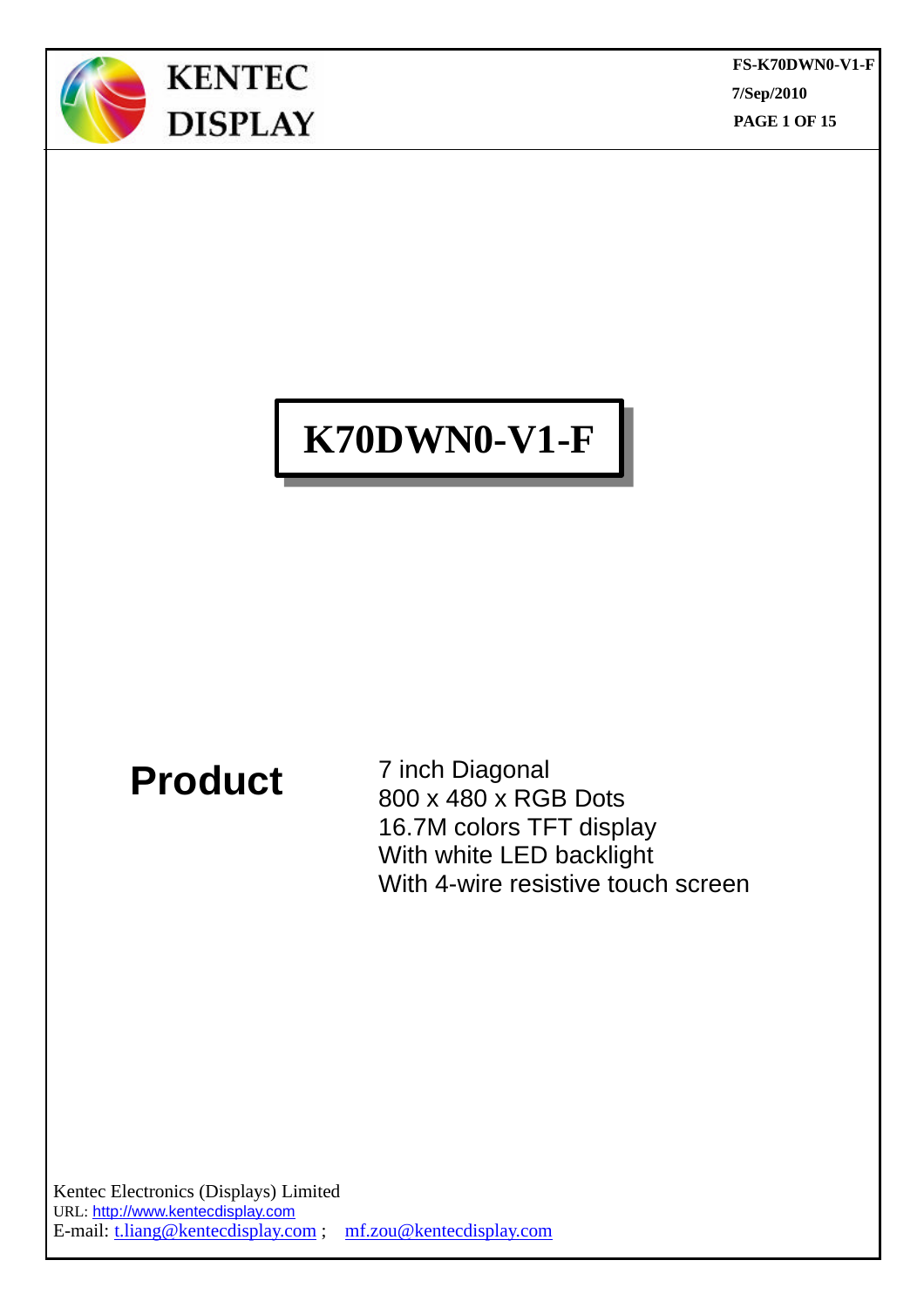

**FS-K70DWN0-V1-F 7/Sep/2010 PAGE 2 OF 15**

 $\overline{a}$ 

#### **CONTENTS**

Page No.

| 1.  | DOCUMENT REVISION HISTORY                | 3              |
|-----|------------------------------------------|----------------|
| 2.  | <b>GENERAL DESCRIPTION</b>               | $\overline{4}$ |
| 3.  | <b>MECHANICAL SPECIFICATIONS</b>         | 5              |
| 4.  | <b>INTERFACE SIGNALS</b>                 | 6              |
| 5.  | ABSOLUTE MAXIMUM RATINGS                 | 7              |
| 6.  | <b>ELECTRICAL SPECIFICATIONS</b>         |                |
| 7.  | <b>OPTICAL CHARACTERISTICS</b>           | 8              |
| 8.  | <b>TIMING CHARACTERISTICS</b>            | 10             |
| 9.  | RELIABILITY TEST ITEM                    | 13             |
| 10. | <b>SUGGESTIONS FOR USING LCD MODULES</b> | 14             |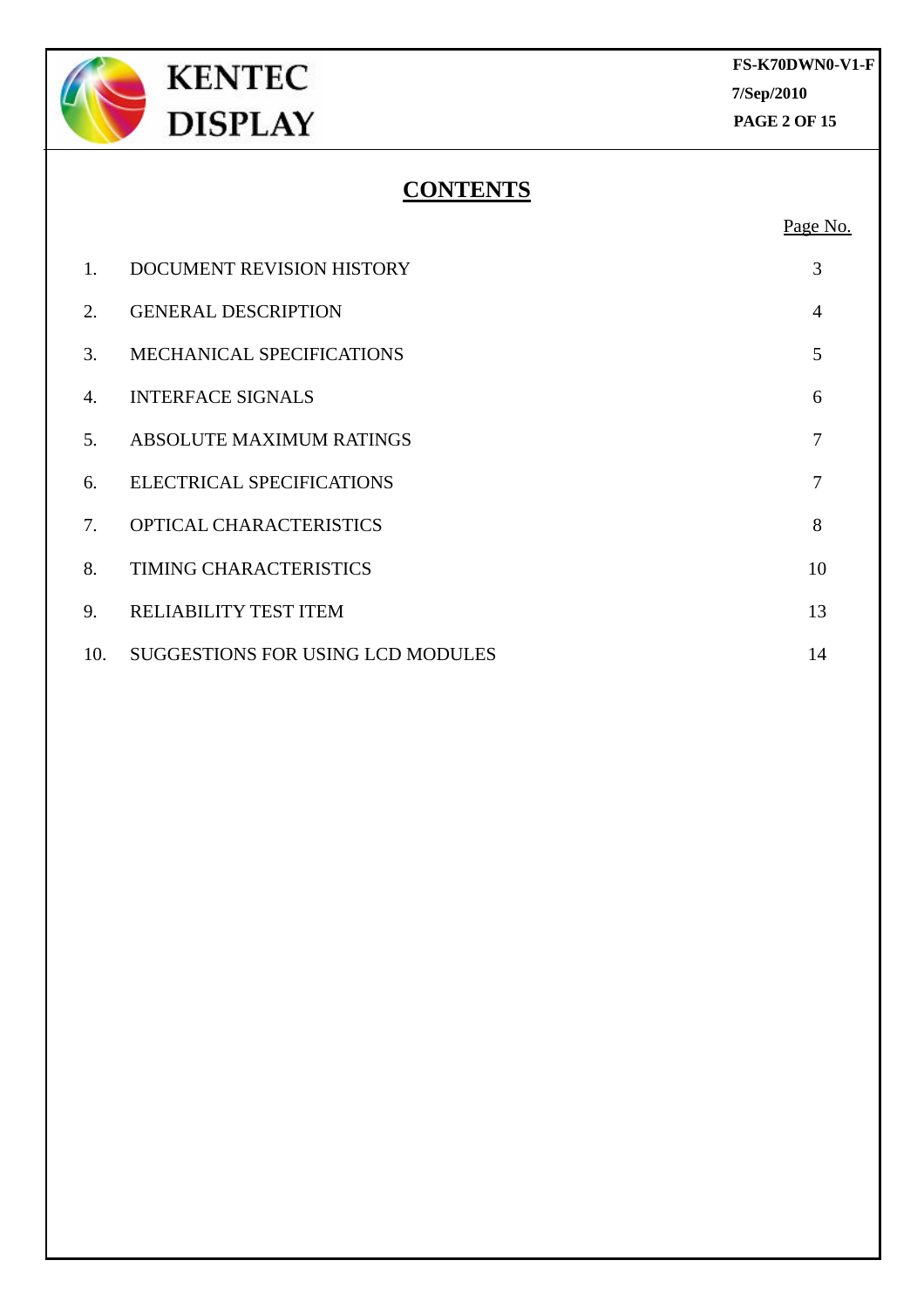

**FS-K70DWN0-V1-F**

**7/Sep/2010**

**PAGE 3 OF 15**  $\overline{a}$ 

| 1. Document revision history :                                  |                                             |                                    |                                           |  |  |  |  |
|-----------------------------------------------------------------|---------------------------------------------|------------------------------------|-------------------------------------------|--|--|--|--|
| <b>DOCUMENT</b><br>$\mathop{\mathrm{DATE}}$                     | <b>DESCRIPTION</b>                          | PREPARED<br>$\mathbf{B}\mathbf{Y}$ | <b>APPROVED</b><br>$\mathbf{B}\mathbf{Y}$ |  |  |  |  |
| <b>REVISION</b><br>2010.09.07<br>$01\,$<br>$02\,$<br>2010.09.28 | First Draft<br>Modified input signal timing | $\operatorname{MF}$<br>XH Dai      |                                           |  |  |  |  |
|                                                                 |                                             |                                    |                                           |  |  |  |  |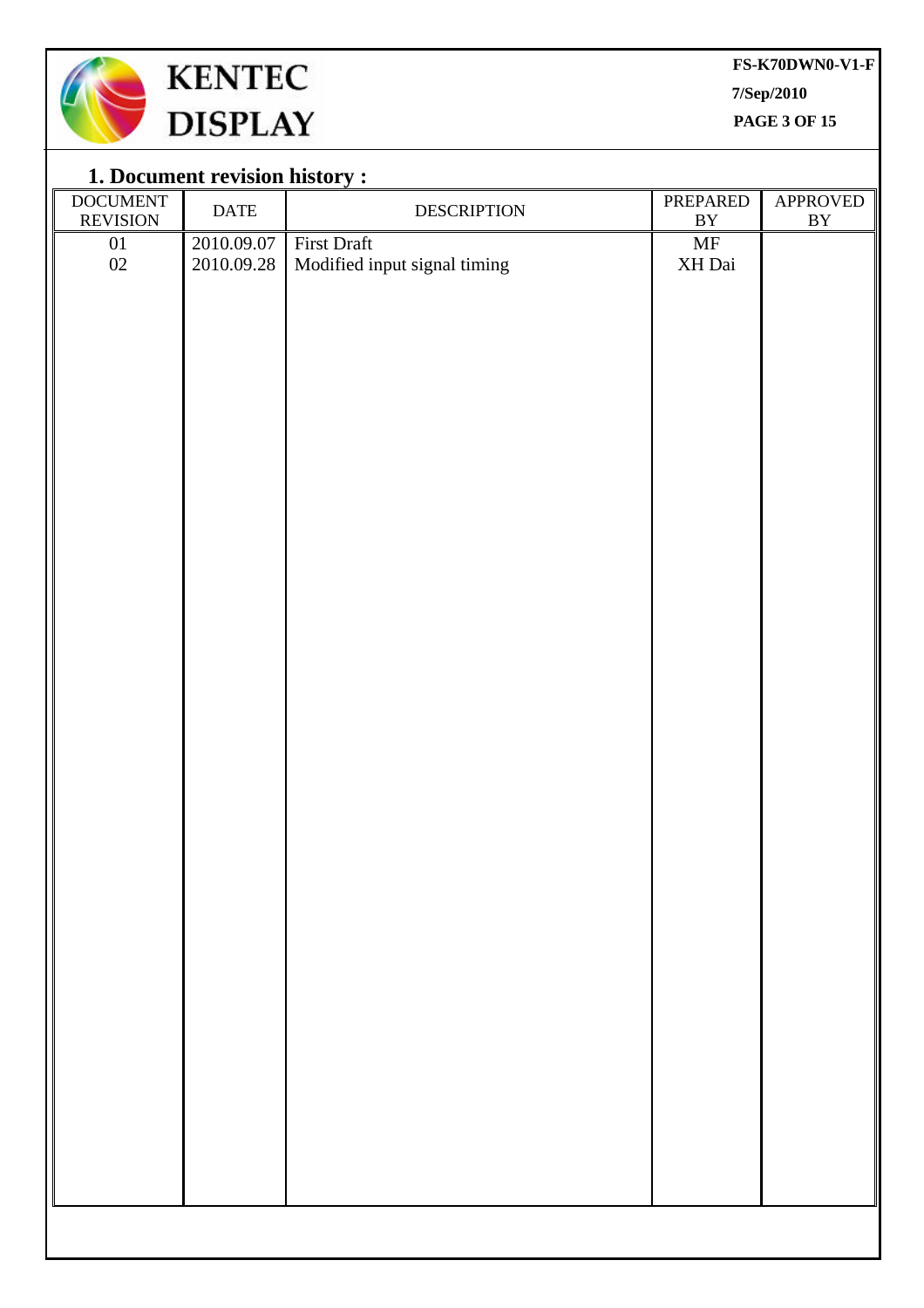

#### **2. General Description**

| NO.            | Item                               | Unit | Specification             | Remark |
|----------------|------------------------------------|------|---------------------------|--------|
|                | <b>Screen Size</b>                 | inch | 7(Diagonal)               |        |
| $\overline{2}$ | <b>Display Resolution</b>          | Dot  | 800RGB(W)x480(H)          |        |
| 3              | <b>Overall Dimension</b>           | mm   | 164.9(W)x100(H)x7.3 (D)   | Note 1 |
| $\overline{4}$ | Active Area                        | mm   | 154.08(W)x85.92(H)        |        |
| 5              | Pixel Pitch                        | mm   | 0.1926(W)x0.179(H)        |        |
| 6              | <b>Color Configuration</b>         |      | Tri-Gate                  |        |
| 7              | Color Depth                        |      | 16.7M Color               | Note 2 |
| 8              | <b>NTSC Ratio</b>                  | %    | 50                        |        |
| 9              | Display Mode                       |      | Normally White            |        |
| 10             | <b>Panel Surface Treatment</b>     |      | Anti-Glare, 3H            |        |
| 11             | Weight                             | g    | <b>TBD</b>                |        |
| 12             | <b>Panel Power Consumption</b>     | mW   | <b>TBD</b>                |        |
| 13             | <b>Backlight Power Consumption</b> | W    | 1.56                      |        |
| 14             | <b>Viewing Direction</b>           |      | 6 o'clock(Gray inversion) |        |

Note 1: Not include controller board and FPC.

Note 2: Full color display depends on 24-bit data signal.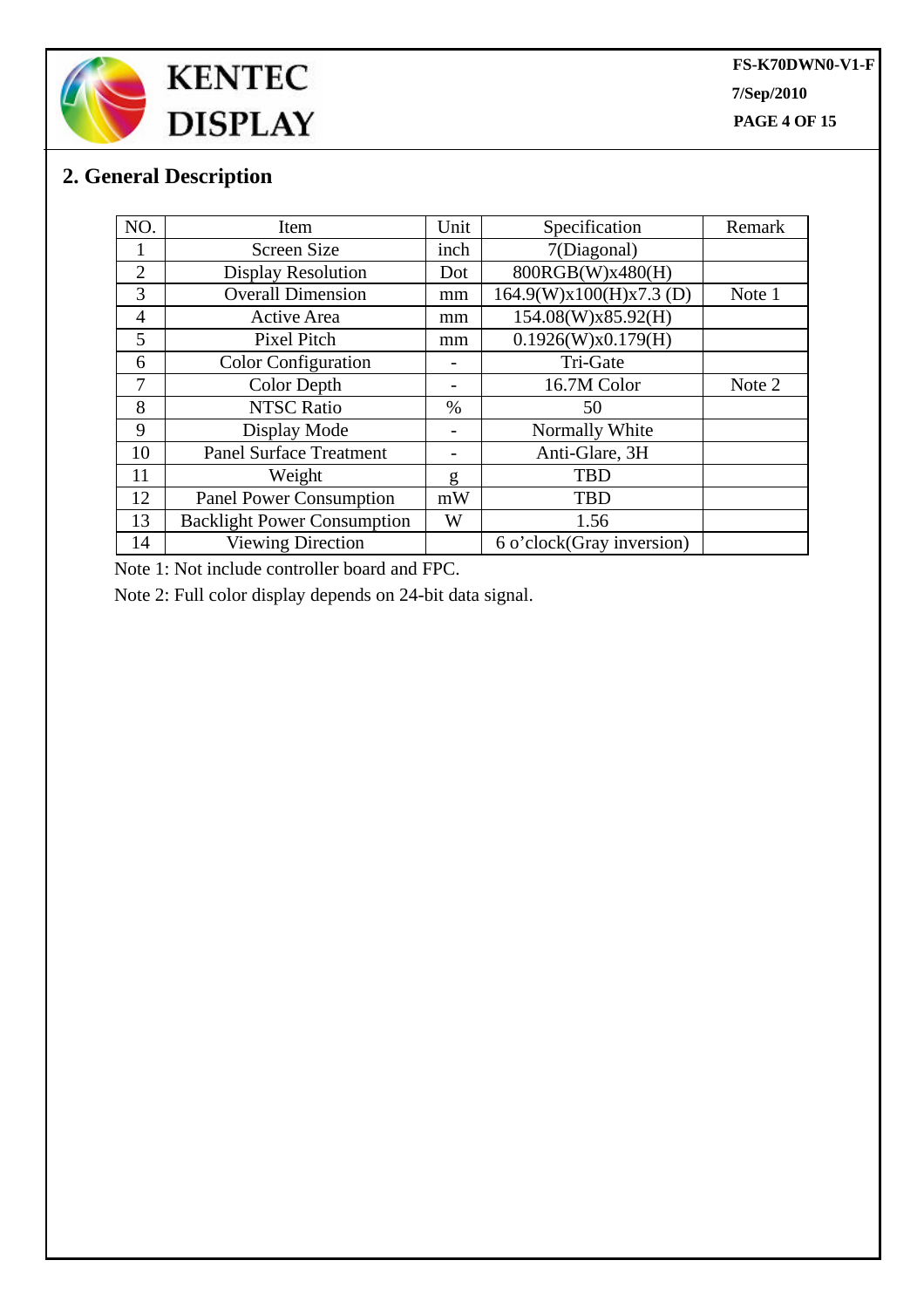

**FS-K70DWN0-V1-F**

**7/Sep/2010**

**PAGE 5 OF 15**  $\overline{a}$ 

#### **3. Mechanical Specifications**

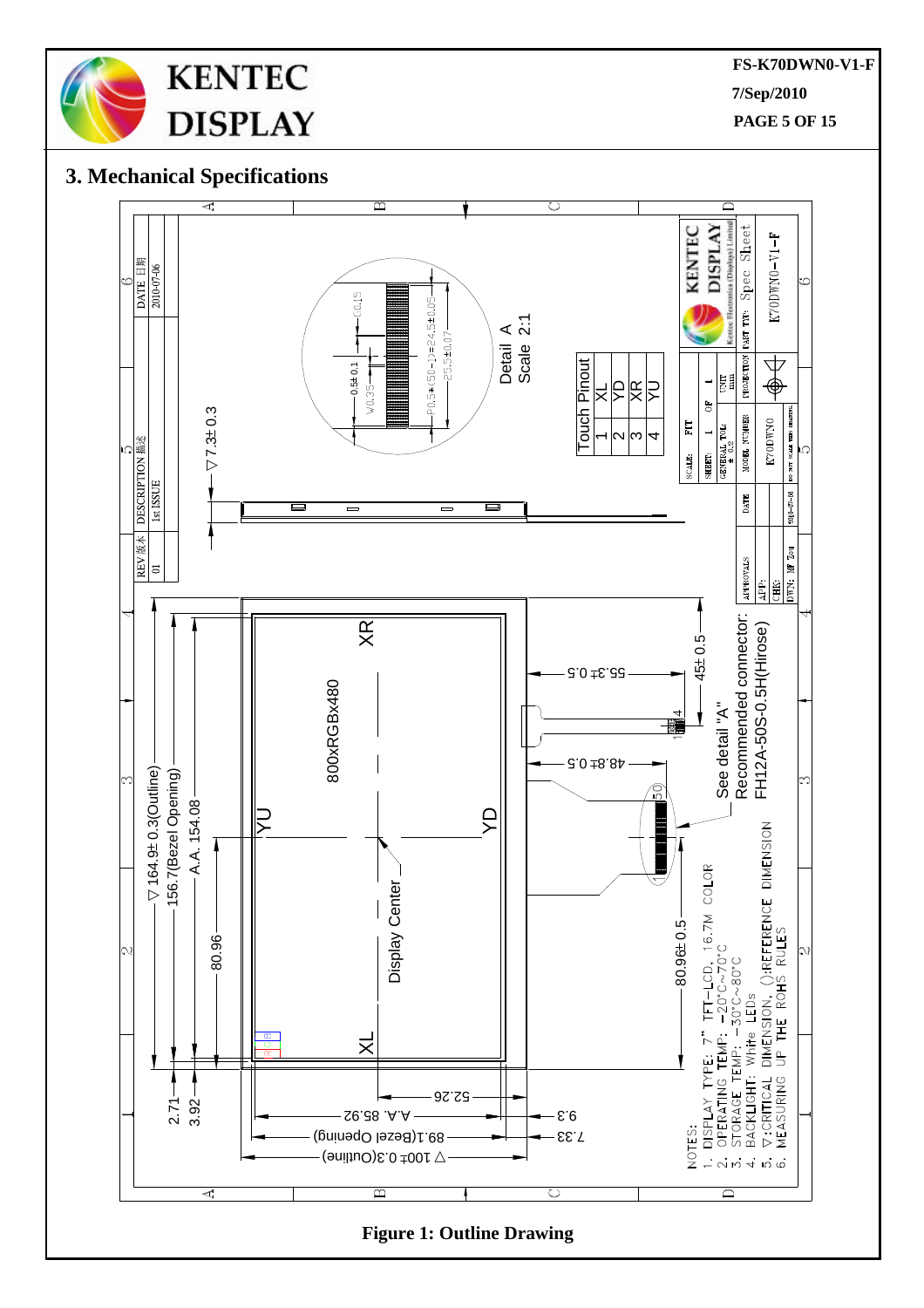

**FS-K70DWN0-V1-F 7/Sep/2010 PAGE 6 OF 15**

 $\overline{a}$ 

#### **4. Interface signals**

| Pin No.         | mittratt signals<br>Symbol | $\rm LO$                 | Description                                   |
|-----------------|----------------------------|--------------------------|-----------------------------------------------|
| 1               | VLED+                      | $\, {\bf P}$             | Power for LED backlight (Anode)               |
| $\overline{2}$  | VLED+                      | $\mathbf P$              | Power for LED backlight (Anode)               |
| 3               | VLED-                      | ${\bf P}$                | Power for LED backlight (Cathode)             |
| $\overline{4}$  | VLED-                      | $\overline{P}$           | Power for LED backlight (Cathode)             |
| 5               | <b>GND</b>                 | ${\bf P}$                | Ground                                        |
| 6               | <b>VCOM</b>                | I                        | Common electrode driving voltage              |
| $\overline{7}$  | <b>DVDD</b>                | $\overline{P}$           | Power for digital circuit                     |
| $\overline{8}$  | <b>MODE</b>                | $\mathbf I$              | DE/SYNC mode selection                        |
| $\overline{9}$  | DE                         | $\mathbf I$              | Data enable input (High active)               |
| 10              | <b>VS</b>                  | $\overline{I}$           | Vertical Sync input                           |
| 11              | <b>HS</b>                  | $\bf I$                  | Horizontal Sync input                         |
| 12              | DB7                        | $\mathbf I$              | Blue data input (MSB)                         |
| 13              | DB <sub>6</sub>            | $\mathbf I$              | Blue data input                               |
| 14              | DB5                        | I                        | Blue data input                               |
| 15              | DB <sub>4</sub>            | $\mathbf I$              | Blue data input                               |
| 16              | DB <sub>3</sub>            | $\mathbf I$              | Blue data input                               |
| 17              | DB <sub>2</sub>            | I                        | Blue data input                               |
| 18              | DB1                        | I                        | Blue data input                               |
| 19              | D <sub>B</sub> 0           | I                        | Blue data input (LSB)                         |
| 20              | DG7                        | $\mathbf I$              | Green data input (MSB)                        |
| 21              | DG <sub>6</sub>            | $\mathbf I$              | Green data input                              |
| 22              | DG5                        | $\mathbf I$              | Green data input                              |
| 23              | DG4                        | $\mathbf I$              | Green data input                              |
| 24              | DG <sub>3</sub>            | I                        | Green data input                              |
| 25              | DG <sub>2</sub>            | I                        | Green data input                              |
| 26              | DG1                        | I                        | Green data input                              |
| 27              | DG0                        | $\bf I$                  | Green data input (LSB)                        |
| 28              | DR7                        | $\bf I$                  | Red data input (MSB)                          |
| 29              | DR <sub>6</sub>            | $\mathbf I$              | Red data input                                |
| 30              | DR5                        | $\overline{I}$           | Red data input                                |
| 31              | DR <sub>4</sub>            | $\mathbf I$              | Red data input                                |
| $\overline{32}$ | DR <sub>3</sub>            | $\mathbf I$              | Red data input                                |
| 33              | DR <sub>2</sub>            | $\mathbf I$              | Red data input                                |
| 34              | DR1                        | I                        |                                               |
| 35              | DR <sub>0</sub>            | I                        | Red data input                                |
| 36              | <b>GND</b>                 | ${\bf P}$                | Red data input<br>Ground                      |
| 37              | <b>DCLK</b>                | $\mathbf I$              | Data clock input                              |
| 38              | <b>GND</b>                 | ${\bf P}$                | Ground                                        |
| 39              | L/R                        | $\bf I$                  | Left/Right scan direction selection           |
| 40              | U/D                        | $\bf I$                  | Up/Down scan direction selection              |
| 41              | <b>VGH</b>                 | ${\bf P}$                | Positive power supply voltage for Gate driver |
| 42              | <b>VGL</b>                 | $\overline{P}$           | Negative power supply voltage for Gate driver |
| 43              | <b>AVDD</b>                | $\overline{P}$           | Power for analog circuit                      |
| 44              | <b>RESET</b>               | $\bf I$                  | H/W global reset                              |
| 45              | NC                         | $\overline{\phantom{0}}$ | No connection                                 |
| 46              | <b>VCOM</b>                | $\bf I$                  | Common electrode driving voltage              |
| 47              | <b>DITHB</b>               | I                        | Dithering enable                              |
| 48              | <b>GND</b>                 | ${\bf P}$                | Ground                                        |
| 49              | NC                         | $\overline{\phantom{a}}$ | No connection                                 |
| 50              | $\rm NC$                   |                          | No connection                                 |
|                 |                            | $\overline{\phantom{a}}$ |                                               |

Note: Connector Type : 50Pin 0.5mm pitch. Recommended Connector : FH12A-50S-0.5H(Hirose)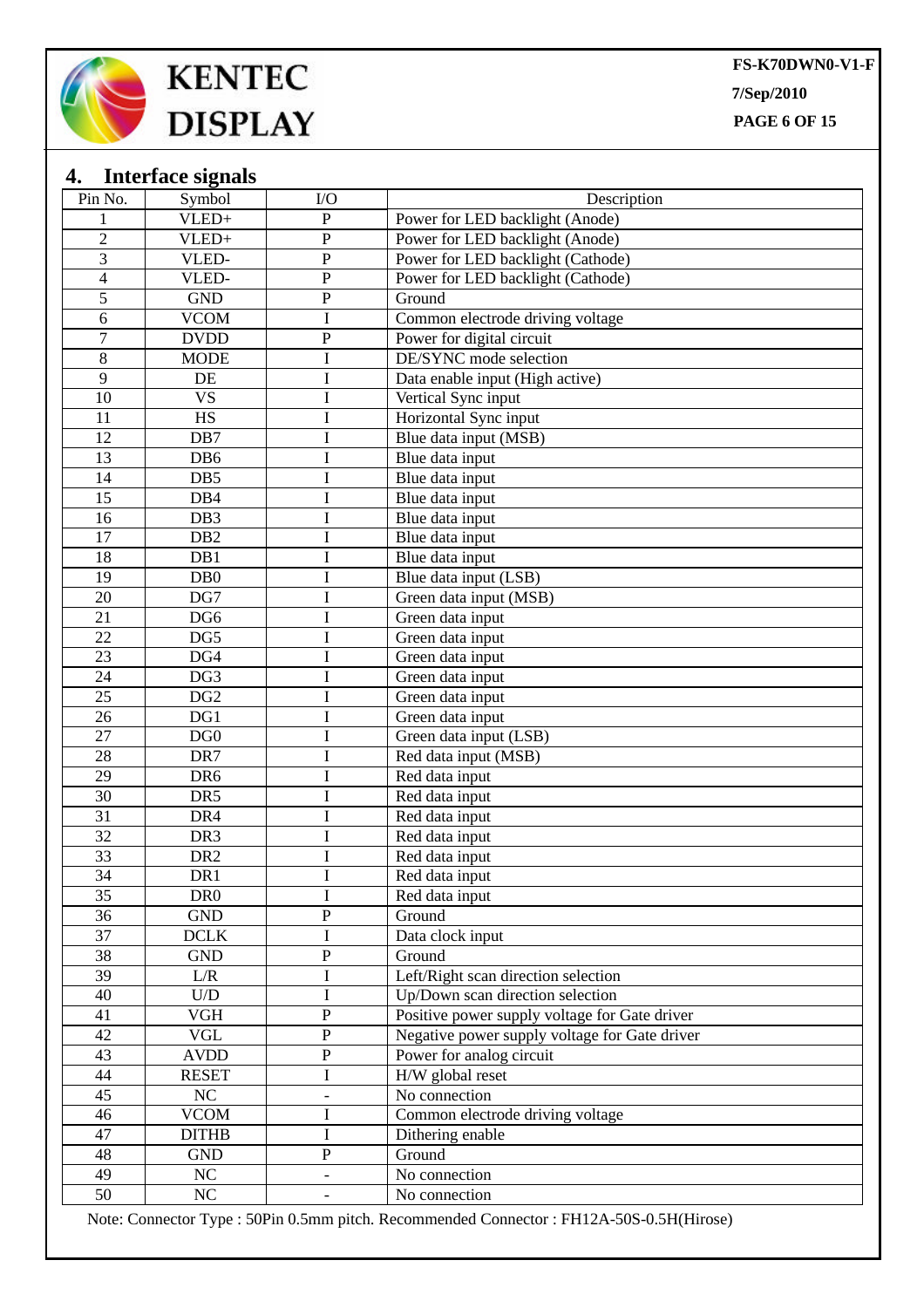

**FS-K70DWN0-V1-F 7/Sep/2010 PAGE 7 OF 15**

 $\overline{a}$ 

#### **5. Absolute Maximum Ratings**

| <b>Table 3: Electrical Maximum Ratings</b> |             |           |            |            |                         |             |  |
|--------------------------------------------|-------------|-----------|------------|------------|-------------------------|-------------|--|
| Parameter                                  | Symbol      | Condition | Min.       | Max.       | Unit                    | <b>Note</b> |  |
|                                            | <b>DVDD</b> | $GND=0V$  | $-0.5$     | 5.0        | V                       |             |  |
|                                            | <b>AVDD</b> | $GND=0V$  | 6.5        | 13.5       | V                       |             |  |
| Power voltage                              | VGH         | $GND=0V$  | $-0.3$     | 40         | V                       |             |  |
|                                            | VGL         | $GND=0V$  | $-20$      | 0.3        | V                       |             |  |
|                                            | VGH-VGL     |           |            | 40         | V                       |             |  |
| Input signal                               | Vi          | $GND=0V$  | $-0.3$     | $DVDD+0.3$ | $\overline{\mathsf{V}}$ |             |  |
| voltage                                    | <b>VCOM</b> | $GND=0V$  | <b>TBD</b> | <b>TBD</b> | V                       |             |  |
| Operation<br>temperature                   | Topa        |           | $-20$      | 70         |                         |             |  |
| Storage<br>temperature                     | <b>Tstg</b> |           | $-30$      | 80         |                         |             |  |

#### **6. Electrical Specifications**

#### **Typical Electrical Characteristics**

At Ta =  $25$  °C, DVCC= 3.3V, GND=0V.

|                                    |             |              | Table 5    |            |             |                         |        |
|------------------------------------|-------------|--------------|------------|------------|-------------|-------------------------|--------|
| Parameter                          |             | Symbol       | Min.       | Typ.       | Max.        | Unit                    | Remark |
|                                    |             | <b>DVDD</b>  | 3          | 3.3        | 3.6         | V                       |        |
| Power supply                       |             | <b>AVDD</b>  | (10.2)     | (10.4)     | (10.6)      | V                       |        |
|                                    |             | <b>VGH</b>   | (15.3)     | (16.0)     | (16.7)      | V                       |        |
|                                    |             | <b>VGL</b>   | $(-7.7)$   | $(-7.0)$   | $(-6.3)$    | $\overline{\mathsf{V}}$ |        |
| Input signal                       | <b>VCOM</b> | Vcom         | TBD        | <b>TBD</b> | <b>TBD</b>  |                         |        |
| voltage                            | H level     | Vih          | 0.7DVDD    |            | <b>DVDD</b> | V                       |        |
|                                    | L level     | Vil          | $\Omega$   |            | 0.3DVDD     | $\overline{\mathsf{V}}$ |        |
| Supply current<br>(Logic & LCD)    |             | <b>ICC</b>   | <b>TBD</b> | <b>TBD</b> | <b>TBD</b>  | mA                      |        |
| Supply voltage of LED<br>backlight |             | <b>VLED</b>  | (9.3)      | (9.9)      | (10.5)      | $\overline{\mathsf{V}}$ |        |
| Supply current of LED<br>backlight |             | <b>ILED</b>  |            | (80)       | (120)       | mA                      | Note 1 |
| Power consumption                  |             | $\mathbf{P}$ |            | 1.26       |             | W                       |        |

Note 1: LED backlight is LED lightbar type(18pcs of LED).

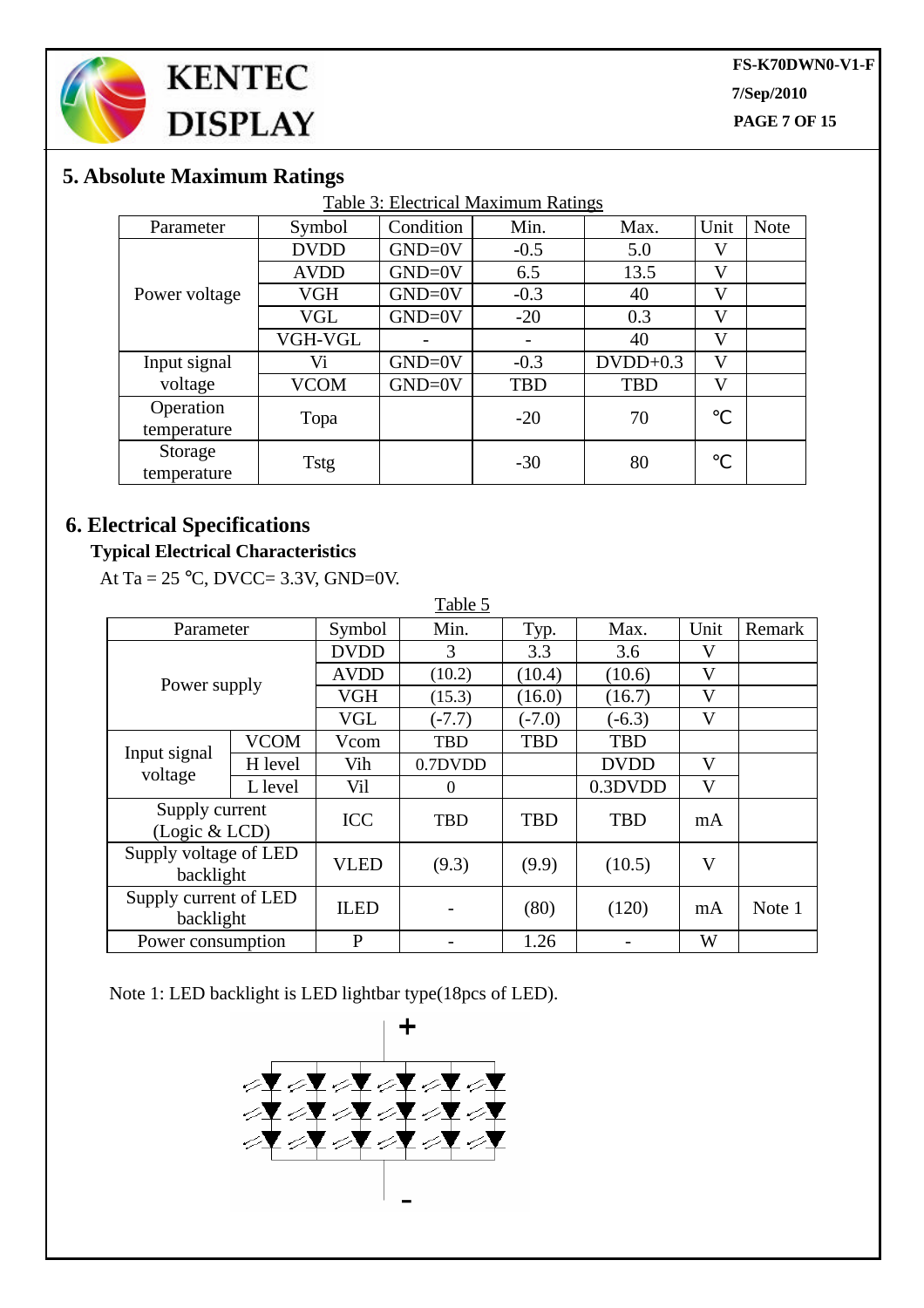

**FS-K70DWN0-V1-F 7/Sep/2010 PAGE 8 OF 15**

 $\overline{a}$ 

#### **7. Optical Characteristics**

| <b>Table 6: Optical specifications</b> |       |                         |           |                |        |        |                   |             |
|----------------------------------------|-------|-------------------------|-----------|----------------|--------|--------|-------------------|-------------|
| Items                                  |       | Symbol                  | Condition | Specifications |        |        | Unit              |             |
|                                        |       |                         |           | Min.           | Typ.   | Max.   |                   |             |
| Luminance                              |       | Lw                      |           | 200            | 250    |        | cd/m <sup>2</sup> |             |
| <b>Contrast Ratio</b>                  |       | <b>CR</b>               |           | 400            | 500    |        |                   |             |
| <b>Response Time</b>                   |       | $T_R + T_F$             |           |                | 25     | 50     | ms                | <b>Note</b> |
| Chromaticity                           | White | $\mathrm{X_{W}}$        |           | (0.26)         | (0.31) | (0.36) |                   |             |
|                                        |       | ${\rm Y}_{\rm W}$       |           | (0.28)         | (0.33) | (0.38) |                   |             |
| Viewing angle                          | Hor.  | $\phi$ 1 + $\phi$ 2     | Center    | 120            | 140    |        |                   |             |
|                                        | Ver.  | $\theta$ 1 + $\theta$ 2 | $CR=10$   | 100            | 120    |        | deg.              |             |

Note 1: Definition of Contrast Ratio (CR):

The contrast ratio can be calculated by the following expression.

Contrast Ratio  $(CR) = L63 / L0$ 

L63: Luminance of gray level 63

L0: Luminance of gray level 0

 $CR = CR(10)$ 

CR (X) is corresponding to the Contrast Ratio of the point X at Figure in Note 5.





Figure 3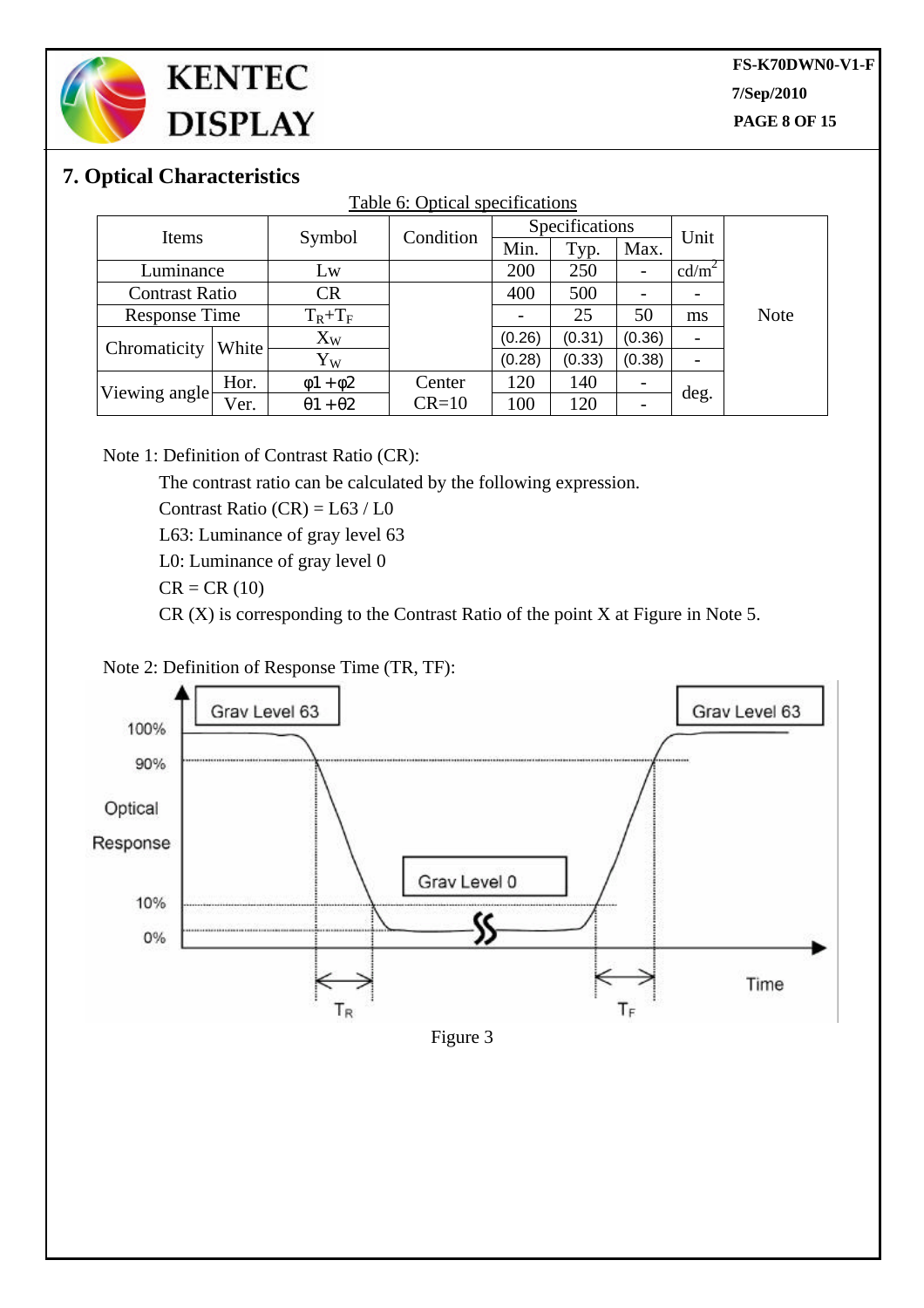

Figure 4

The above "Viewing Angle" is the measuring position with Largest Contrast Ratio; not for good image quality. View Direction for good image quality is 6 O'clock. Module maker can increase the "Viewing Angle" by applying Wide View Film.

#### Note 4: Measurement Set-Up:

The LCD module should be stabilized at a given temperature for 20 minutes to avoid abrupt temperature change during measuring. In order to stabilize the luminance, the measurement should be executed after lighting Backlight for 20 minutes in a windless room.

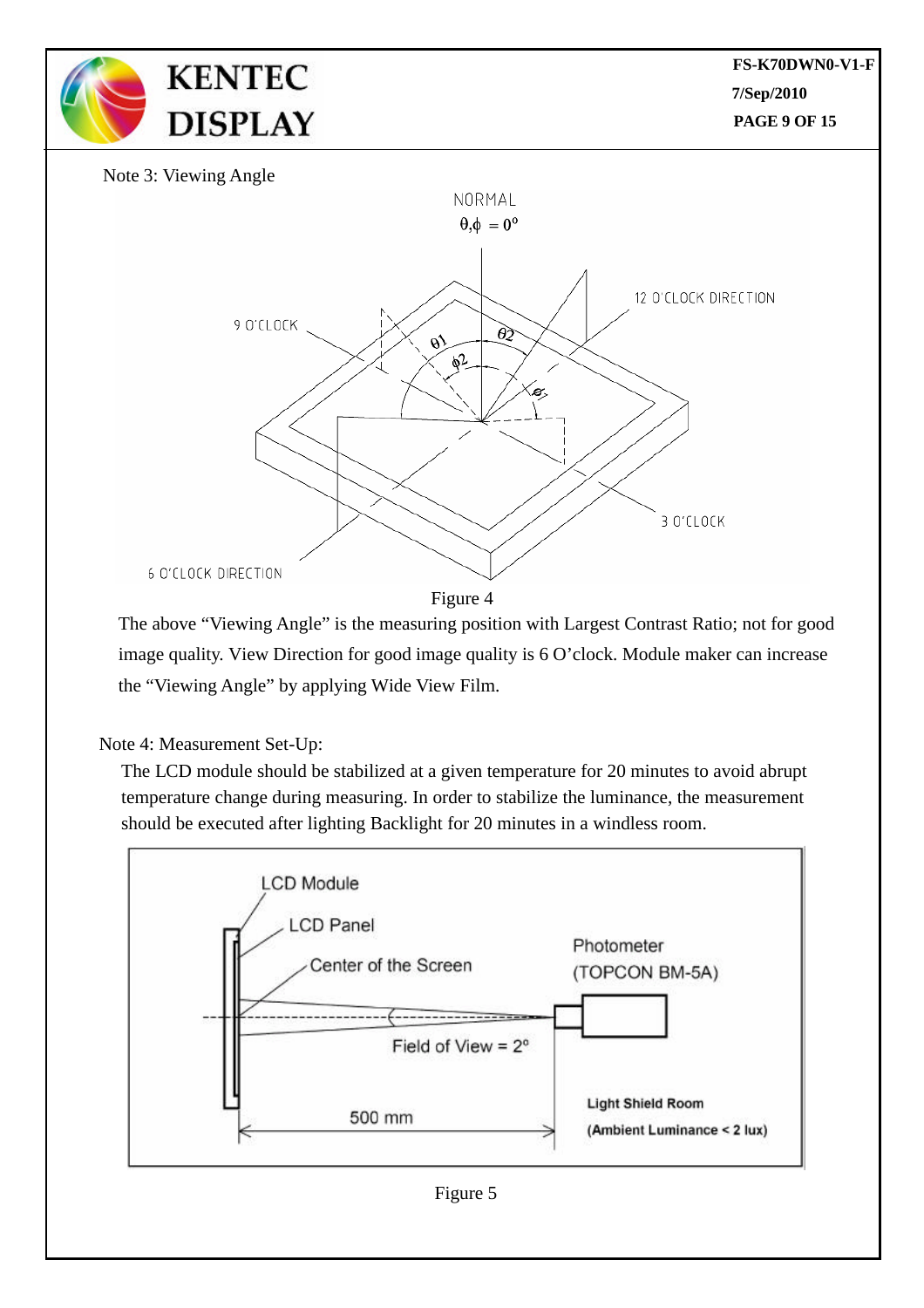

#### Table 6: **Power on/off sequence table**

|                |      | Value |      |       |
|----------------|------|-------|------|-------|
| Parameter      | Min. | Typ.  | Max. | Units |
| $T_1$          | 0.5  |       | 10   | (ms)  |
| $T_{2}$        | 0    | -     | 50   | (ms)  |
| $T_3$          | 20   | -     | -    | (ms)  |
| $T_4$          | 20   |       |      | (ms)  |
| $T_5$          | 200  |       | -    | (ms)  |
| $T_6$          | 200  | -     |      | (ms)  |
| T <sub>7</sub> | 0    | -     | 50   | (ms)  |
| $T_8$          | 0    | -     | 10   | (ms)  |
| $T_{9}$        | 400  | -     |      | (ms)  |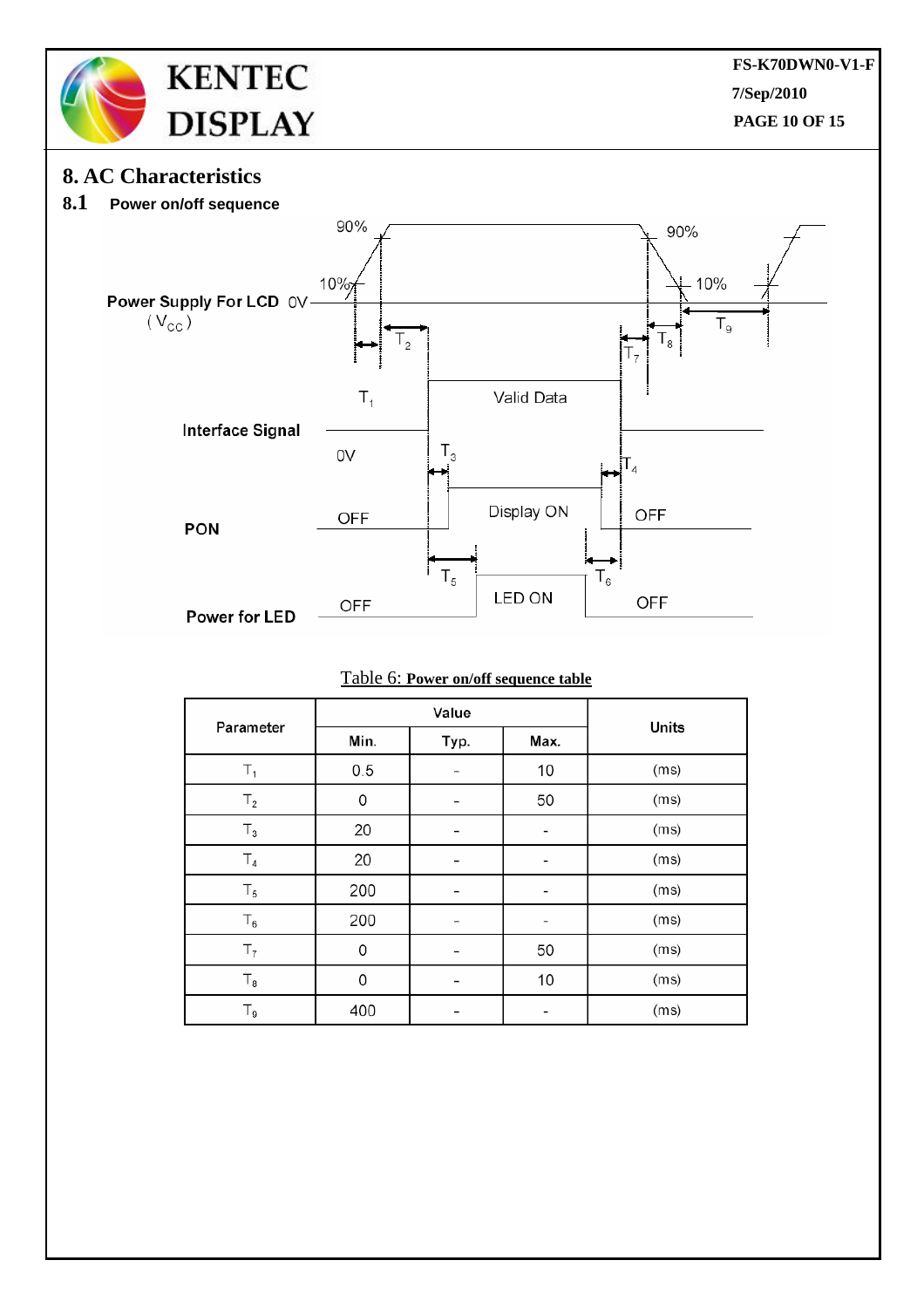

**FS-K70DWN0-V1-F 7/Sep/2010 PAGE 11 OF 15**

 $\overline{a}$ 

### **8.2 Signal timing (VDD=3.3V)**

#### **8.2.1 Signal input timing**

| o<br>o<br><b>Item</b>   |               |      | Value                    |                          | Unit | <b>Remark</b>      |
|-------------------------|---------------|------|--------------------------|--------------------------|------|--------------------|
|                         | <b>Symbol</b> | Min. | Typ.                     | Max.                     |      |                    |
| HS setup time           | Thst          | 8    |                          | -                        | ns   |                    |
| HS hold time            | Thhd          | 8    |                          |                          | ns   |                    |
| VS setup time           | Tvst          | 8    |                          |                          | ns   |                    |
| VS hold time            | Tyhd          | 8    |                          |                          | ns   |                    |
| Data setup time         | Tdsu          | 8    |                          | $\overline{\phantom{a}}$ | ns   |                    |
| Data hold time          | Tdhd          | 8    | $\overline{\phantom{0}}$ | -                        | ns   |                    |
| DE steup time           | Tesu          | 8    |                          |                          | ns   |                    |
| DE hold time            | Tehd          | 8    |                          |                          | ns   |                    |
| DVdd power on slew rate | Tpor          |      |                          | 20                       | ms   | From 0 to 90% DVdd |
| RESET pulse width       | Trst          |      | -                        | $\overline{\phantom{a}}$ | ms   |                    |
| DCLK cycle time         | Tcoh          | 20   |                          |                          | ns   |                    |
| DCLK pulse duty         | Tcwh          | 40   | 50                       | 60                       | $\%$ |                    |





#### **8.2.2 Signal input timing**

| <b>Item</b>             | <b>Symbol</b> |      | Value | Unit | <b>Remark</b> |  |
|-------------------------|---------------|------|-------|------|---------------|--|
|                         |               | Min. | Typ.  | Max. |               |  |
| Horizontal display area | thd           |      | 800   |      | <b>DCLK</b>   |  |
| <b>DCLK</b> frequency   | fclk          | 26.4 | 33.3  | 46.8 | <b>MHz</b>    |  |
| One horizontal line     | th            | 862  | 1056  | 1200 | <b>DCLK</b>   |  |
| HS pulse width          | thpw          |      |       | 40   | <b>DCLK</b>   |  |
| HS blanking             | thb           | 46   | 46    | 46   | <b>DCLK</b>   |  |
| HS front porch          | thfp          | 16   | 210   | 354  | <b>DCLK</b>   |  |

| <b>Item</b>           |               |      | <b>Value</b> | Unit | <b>Remark</b> |  |
|-----------------------|---------------|------|--------------|------|---------------|--|
|                       | <b>Symbol</b> | Min. | Typ.         | Max. |               |  |
| Vertical display area | tvd           |      | 48           |      | TH            |  |
| VS period time        | tv            | 510  | 525          | 650  | TH            |  |
| VS pulse width        | typw          |      |              | 20   | TH            |  |
| VS blanking           | tvb           | 23   | 23           | 23   | TH            |  |
| VS front porch        | tvfp          |      | 22           | 147  | TH            |  |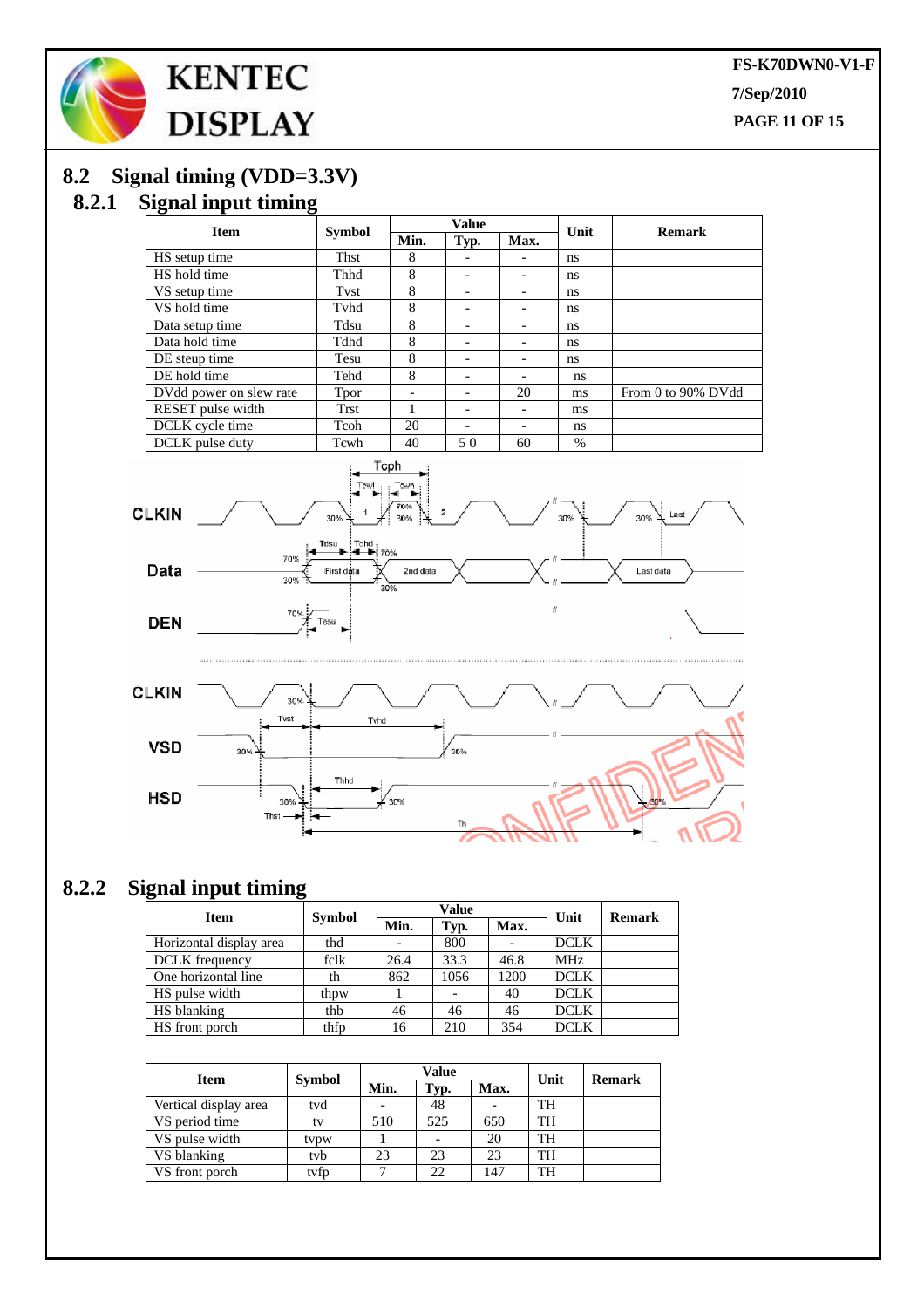

**FS-K70DWN0-V1-F 7/Sep/2010**

**PAGE 12 OF 15**  $\overline{a}$ 

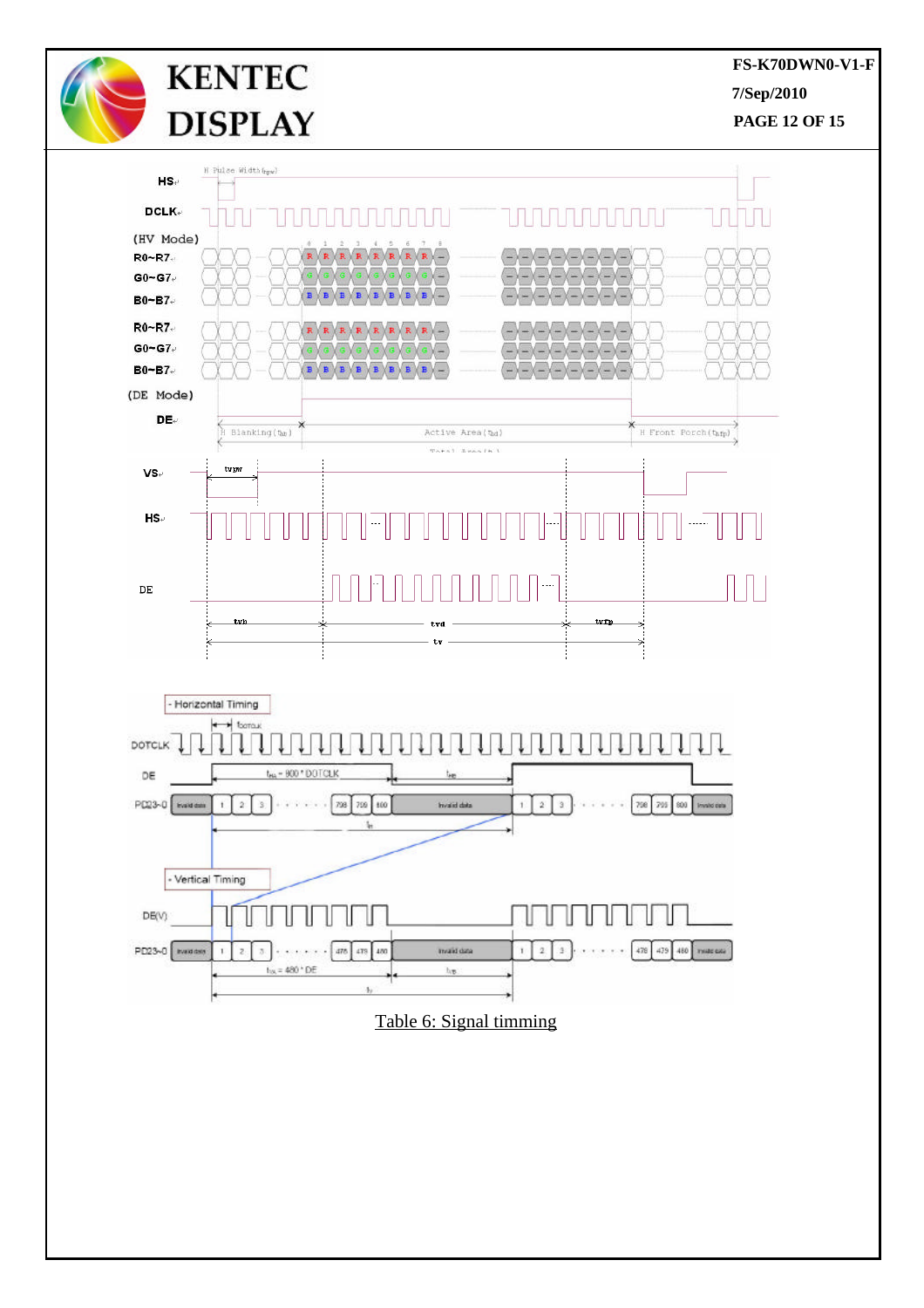

**FS-K70DWN0-V1-F 7/Sep/2010 PAGE 13 OF 15**

 $\overline{a}$ 

#### **9. Reliability Test Item**

|                | <b>Test Item</b>                  | <b>Condition</b><br><b>Test</b>                                                                                                   | <b>Remark</b>                                                |
|----------------|-----------------------------------|-----------------------------------------------------------------------------------------------------------------------------------|--------------------------------------------------------------|
| $\mathbf{1}$   | High temperature storage          | 70<br>;240H                                                                                                                       |                                                              |
| $\overline{2}$ | Low temperature storage           | $-20$ ; 240H                                                                                                                      |                                                              |
| 3              | High temperature<br>High humidity | 50<br>, 80%RH; 240H                                                                                                               | Operation                                                    |
| $\overline{4}$ | High temperature<br>operation     | 60<br>;240H                                                                                                                       |                                                              |
| 5              | Low temperature<br>operation      | $-10$ ; 240H                                                                                                                      |                                                              |
| 6              | <b>Temperature Shock</b>          | ? 60 ; 100cycle,<br>$-20$<br>1Hrs/cycle                                                                                           | Non-operation                                                |
| $\tau$         | <b>Electrostatic Discharge</b>    | Contact $\pm$ 4kV, Class B<br>$Air \pm 8kV$ , Class B                                                                             |                                                              |
| 8              | Image sticking                    | 25, 4H                                                                                                                            |                                                              |
| 9              | Vibration                         | Frequency range : 10~55Hz<br>Stoke: 1.5mm<br>Sweep: $10 - 55 - 10$ Hz<br>2 Hours for each direction of<br>X, Y, Z (total 6 Hours) | Non-operation<br>JIS C7021, A-10<br>Condiction A: 15 minutes |
| 10             | Mechanical shock                  | 100G, 6ms, $\pm X$ , $\pm Y$ , $\pm Z$ ,<br>3 times for each direction                                                            | Non-operation<br>JIS C7021, A-10<br>Condiction C             |
| 11             | Vibration<br>(with carton)        | Random vibration:<br>$0.015G^2$ /Hz from 2~200Hz<br>-6dB/Octave from<br>200~500Hz                                                 | ICE 68-34                                                    |
| 12             | Drop<br>(with carton)             | Height: 60cm<br>1 corner, 3 edges, 6 surfaces                                                                                     |                                                              |
| 13             | Pressure                          | 5 kg, 5 sec                                                                                                                       |                                                              |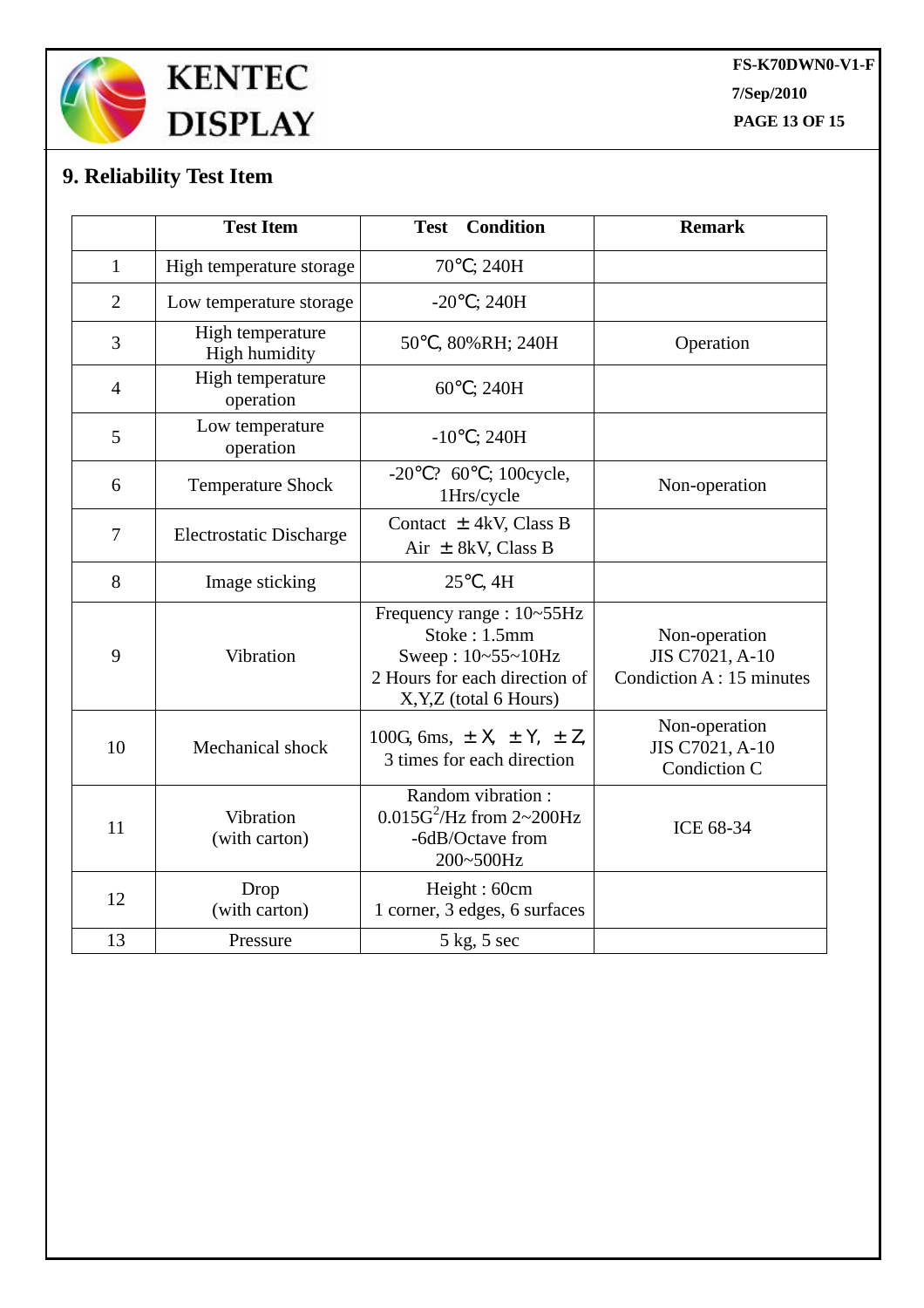#### **10. Suggestions for using LCD modules**

**KENTEC** 

**DISPLAY** 

#### **10.1 Handling of LCM**

- 1. The LCD screen is made of glass. Don't give excessive external shock, or drop from a high place.
- 2. If the LCD screen is damaged and the liquid crystal leaks out, do not lick and swallow. When the liquid is attach to your hand, skin, cloth etc, wash it off by using soap and water thoroughly and immediately.
- 3. Don't apply excessive force on the surface of the LCM.
- 4. If the surface is contaminated ,clean it with soft cloth. If the LCM is severely contaminated , use Isopropyl alcohol/Ethyl alcohol to clean. Other solvents may damage the polarizer . The following solvents is especially prohibited: water , ketone Aromatic solvents etc.
- 5. Exercise care to minimize corrosion of the electrode. Corrosion of the electrodes is accelerated by water droplets, moisture condensation or a current flow in a high-humidity environment.

6. Install the LCD Module by using the mounting holes. When mounting the LCD module make sure it is free of twisting, warping and distortion. In particular, do not forcibly pull or bend the I/O cable or the backlight cable.

7. Don't disassemble the LCM.

8. To prevent destruction of the elements by static electricity, be careful to maintain an optimum work environment.

- Be sure to ground the body when handling the LCD modules.
- Tools required for assembling, such as soldering irons, must be properly grounded.
- To reduce the amount of static electricity generated, do not conduct assembling and other work under dry conditions.
- The LCD module is coated with a film to protect the display surface. Exercise care when peeling off this protective film since static electricity may be generated.

9. Do not alter, modify or change the the shape of the tab on the metal frame.

10. Do not make extra holes on the printed circuit board, modify its shape or change the positions of components to be attached.